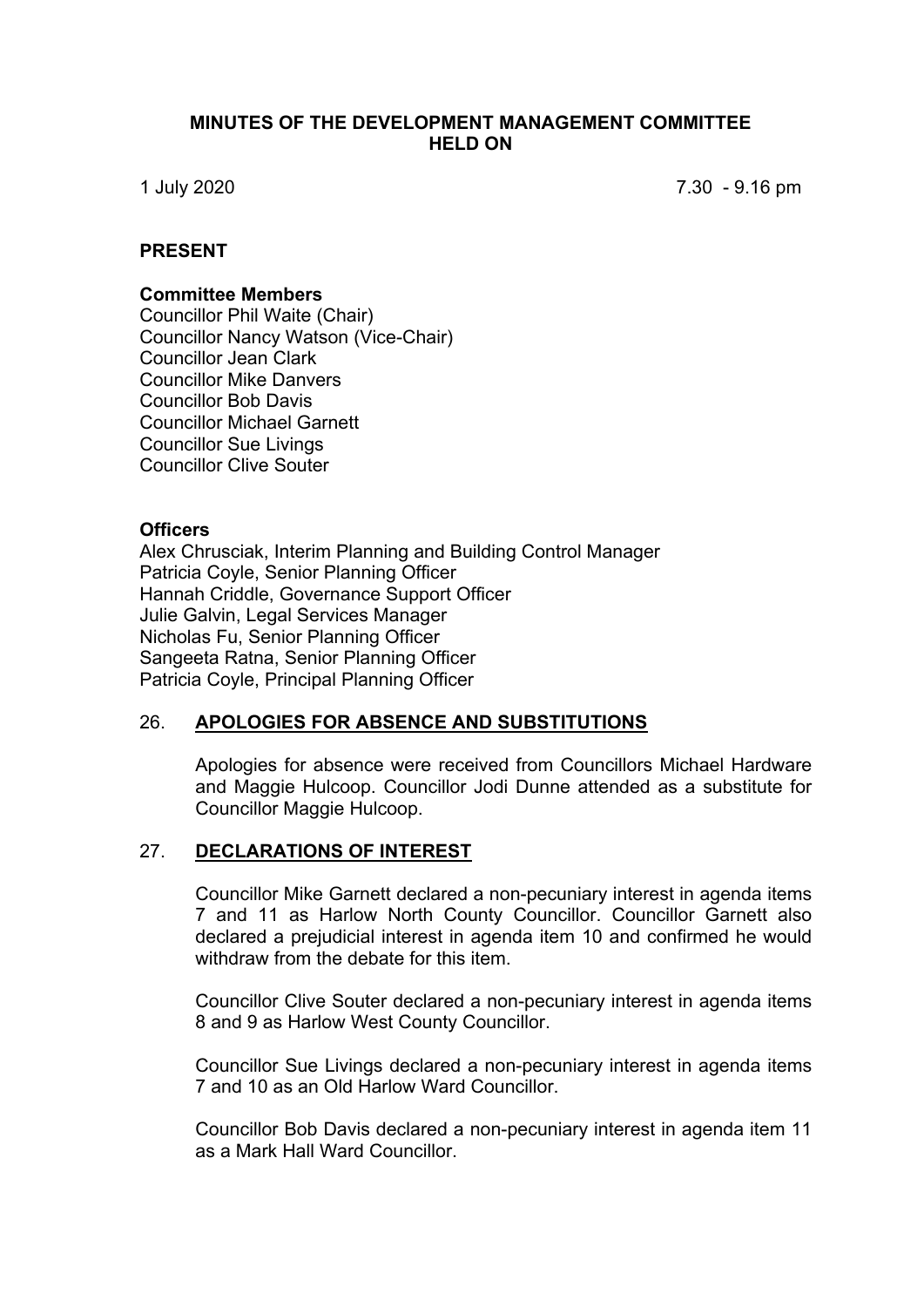## 28. **MINUTES**

**RESOLVED** that the minutes of the meeting held on 3 June 2020 are agreed as a correct record and signed by the Chair.

# 29. **MATTERS ARISING**

None.

## 30. **WRITTEN QUESTIONS**

None.

## 31. **PROCEDURE FOR CONSIDERATION OF PLANNING APPLICATIONS**

**RESOLVED** that the procedure for the conduct of the meeting is noted.

# 32. **HW/REM/19/00323 - SECTOR V, PHASE 2B NEWHALL PROJECT, REDWING WAY, NEWHALL**

The Committee received a report and application (HW/REM/19/00323) on the approval of reserved matters (access, appearance, landscaping, layout and scale) relating to the development of the site to provide 49 residential units (use class C3) and associated car parking and infrastructure works associated with approved application HW/PL/04/00302 Phase 2 New Hall.

Presentations were heard from three objectors and the applicant's agent.

**RESOLVED** that planning permission is **GRANTED** subject to the conditions as detailed in the published report.

## 33. **HW/FUL/19/00431 - CAR PARK REAR OF MARKET HOUSE AND MOBILITY HOUSE, STONE CROSS, HARLOW**

The Committee received a report and application (HW/FUL/19/00431) on the demolition of existing garages and A1 unit, erection of an 8 storey residential block of 33 flats with replacement A1 unit at ground floor and creation of a communal roof garden at the 1<sup>st</sup> floor connecting to Market House.

The Committee also received a supplementary report containing information which had been received after the publication of the agenda. The information included revised conditions 8 and 10 and an additional condition in relation to parking.

A verbal update was also given to the Committee. This set out a further additional condition: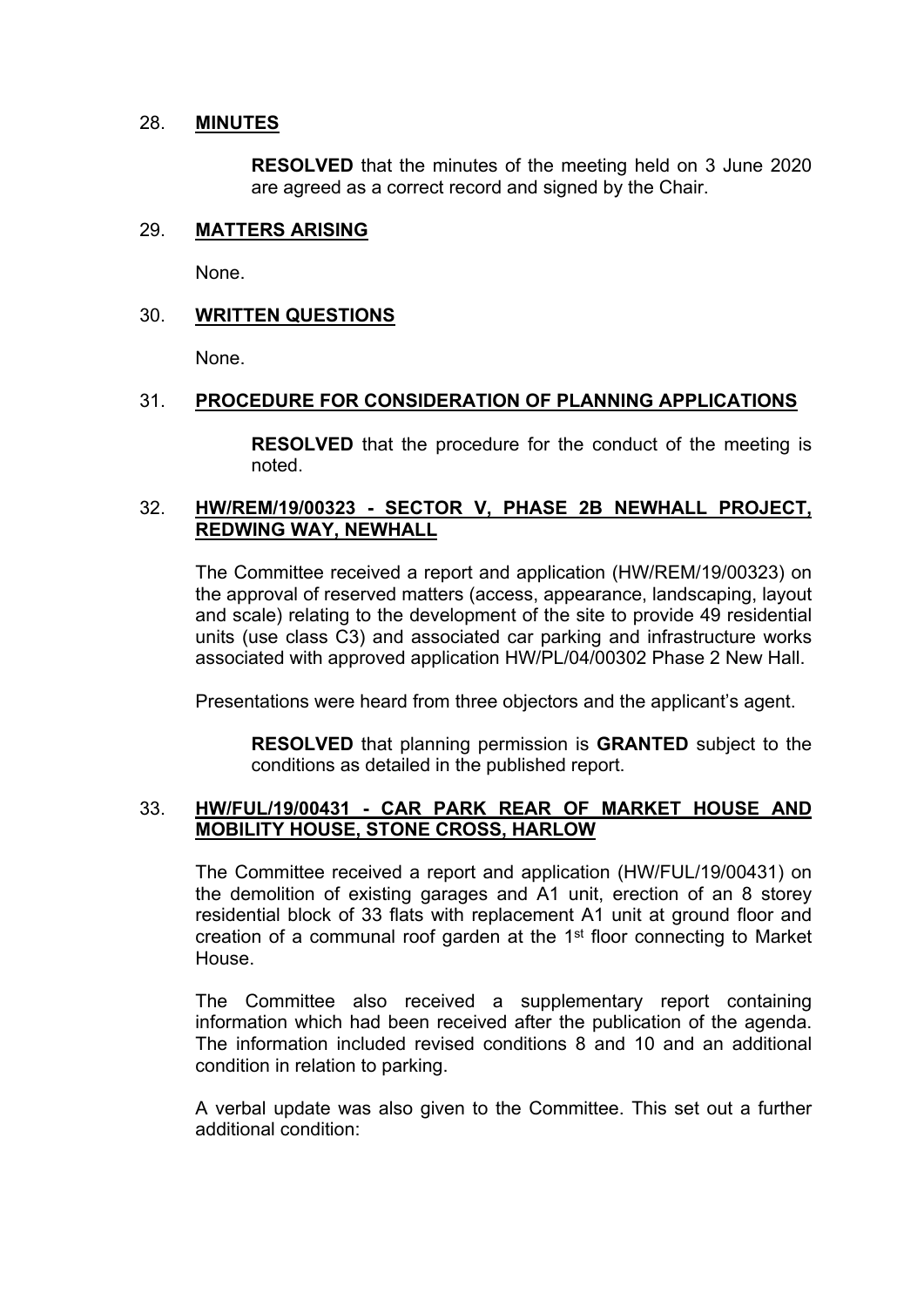*No development shall commence until a Ventilation and Extraction Strategy relating to the adjacent commercial units has been submitted to and approved in writing by the Local Planning Authority. The Strategy shall detail all necessary measures required to mitigate any potential impacts from extraction and ventilation systems within close proximity of the site, to ensure adequate protection for the residential amenity of future occupants from odour. No occupation of the residential development hereby permitted shall occur until such time as all the measures set out within the approved Ventilation and Extraction Strategy have been implemented in full.*

*REASON: To ensure that fumes associated with the commercial unit do not result in detrimental impacts to the amenity of the occupiers of the development and to maintain the commercial units in the interest of the vitality and viability of the Town Centre and to accord with policy BE2 and RTCS3 of the Adopted Replacement Harlow Local Plan. The details are required to be approved before works commence to ensure the impacts of the development are acceptable.*

Presentations were heard from Councillor Tony Edwards in support of the application and the applicant.

**RESOLVED** that planning permission is **GRANTED** subject to the Applicant entering into an appropriately worded Section 106 Legal Agreement, the revised conditions 8 and 10 and additional condition in relation to parking as set out in the supplementary report, the additional condition addressing Ventilation and Extraction as presented in the officers verbal update and the remaining conditions as set out in the published report.

# 34. **HW/FUL/20/00036 - KINGS ACRE, THIRD AVENUE, HARLOW**

The Committee received a report and application (HW/FUL/20/00036) on the change of use and extension to existing bungalow (use class C3) to a rehabilitation centre.

The Committee also received a supplementary report containing information which had been received after the publication of the agenda. The information included additional representations received from the applicant, the revised description and revised conditions 2 and 3.

Presentations were heard from Councillors David Carter and Tony Edwards, both in support of the application, and the applicant.

**RESOLVED** that planning permission was **GRANTED** subject to the revision to the description of the development, revised conditions 2 and 3 as set out in the supplementary report and the remaining conditions as set out in the published report.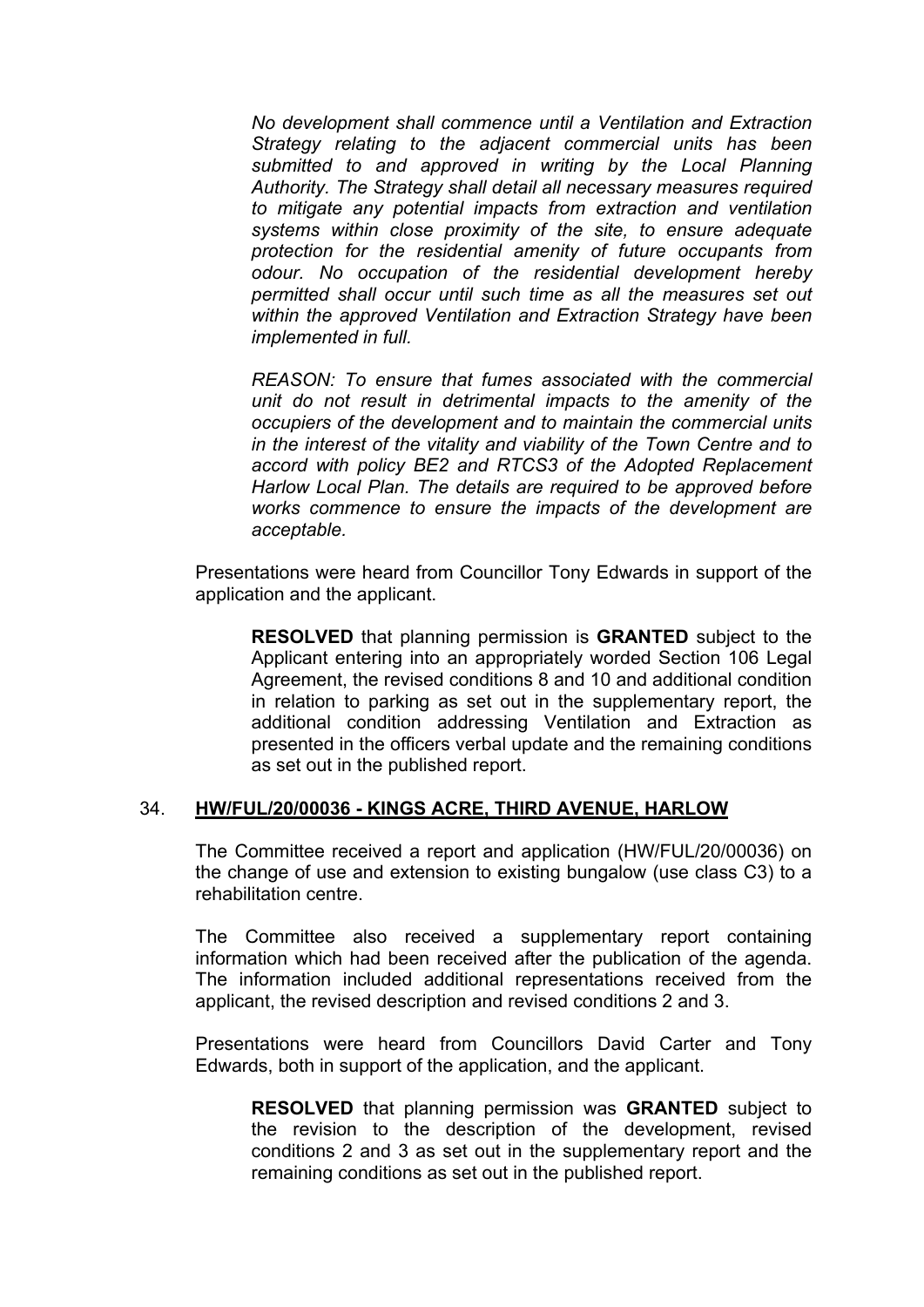# 35. **HW/FUL/20/00107 - 4 THE HILL, HARLOW**

The Committee received a report and application (HW/FUL/20/00107) on the demolition of 4 The Hill and development of 2 no. affordable homes comprising of 1 no. 2 bedroom and 1 no. 3 bedroom semi-detached houses (amended description).

The Committee also received a supplementary report containing information which had been received after the publication of the agenda. The information included an additional representation received from a member of the public.

Councillor Mike Garnett withdrew from the debate and vote on this item.

Presentation was heard from the applicant's agent.

**RESOLVED** that planning permission is **GRANTED** subject to the conditions as detailed in the published report.

## 36. **HW/HSE/20/00172 - 66 MARK HALL MOORS, HARLOW**

The Committee received a report and application (HW/HSE/20/00172) on a two storey rear extension with adjacent single storey extension to the rear and side.

Presentations were heard from one objector and the applicant's agent.

Councillor Mike Garnett (seconded by Councillor Jean Clark) proposed an additional condition for the working hours. The amendment was carried.

**RESOLVED** that planning permission is **GRANTED** subject to the conditions as detailed in the report and the additional following condition:

No construction work shall be carried out or plant operated other than between the following hours: 08:00 hours to 18:30 hours on Mondays to Fridays; and between 08:00 hours to 13:00 hours on Saturdays. No construction work shall take place on Sundays, Bank Holidays or Public Holidays.

**Reason: in the interest of residential amenity of neighbours and to accord with policy BE1 of the adopted replacement Harlow Local Plan, July 2006**

#### 37. **REFERENCES FROM OTHER COMMITTEES**